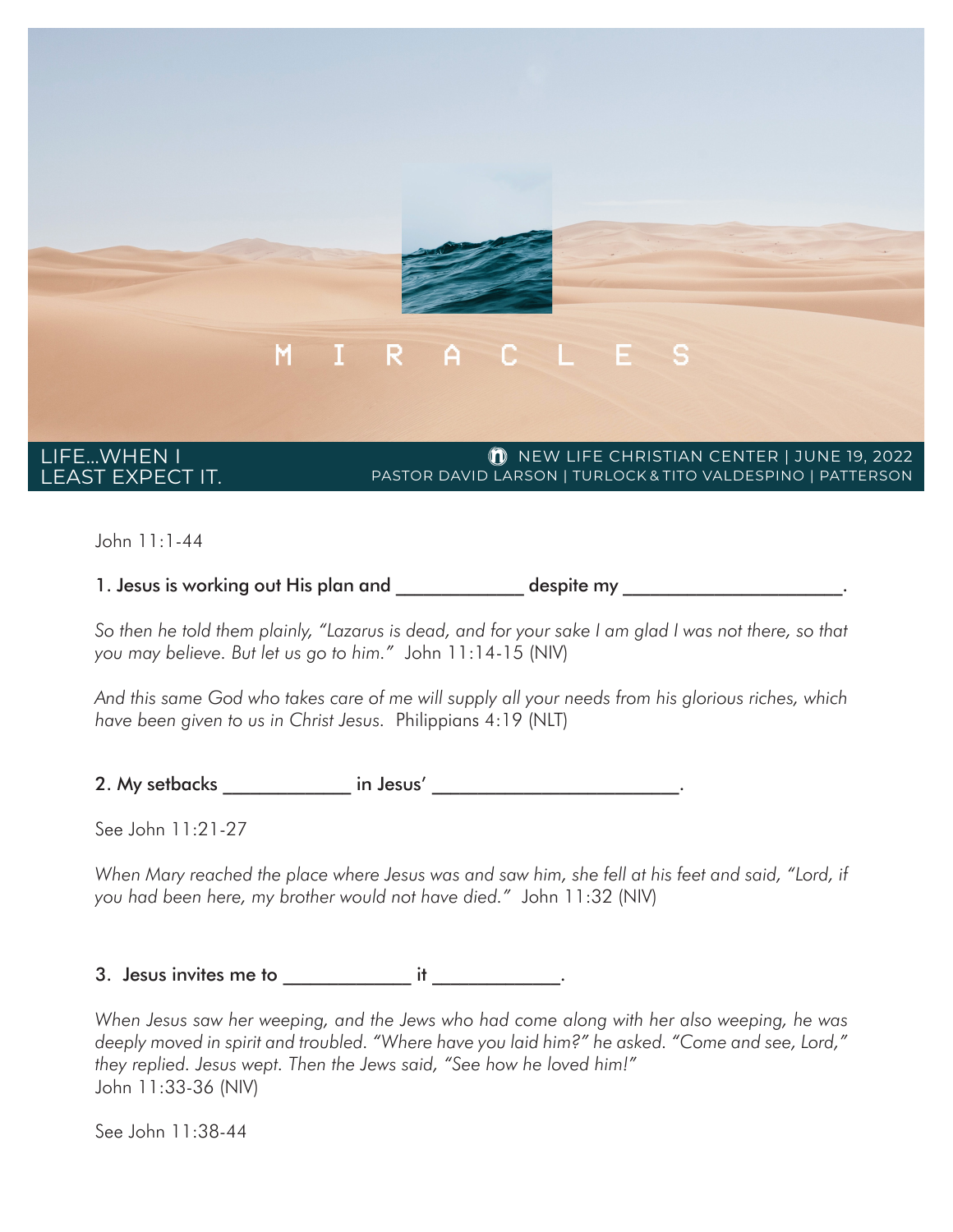

John 11:1-44

#### 1. Jesus is working out His plan and PURPOSE despite my CIRCUMSTANCES.

*So then he told them plainly, "Lazarus is dead, and for your sake I am glad I was not there, so that you may believe. But let us go to him."* John 11:14-15 (NIV)

*And this same God who takes care of me will supply all your needs from his glorious riches, which have been given to us in Christ Jesus.* Philippians 4:19 (NLT)

#### 2. My setbacks SHIFT in Jesus' PRESENCE.

See John 11:21-27

*When Mary reached the place where Jesus was and saw him, she fell at his feet and said, "Lord, if you had been here, my brother would not have died."* John 11:32 (NIV)

#### 3. Jesus invites me to BRING it ALL.

*When Jesus saw her weeping, and the Jews who had come along with her also weeping, he was deeply moved in spirit and troubled. "Where have you laid him?" he asked. "Come and see, Lord," they replied. Jesus wept. Then the Jews said, "See how he loved him!"*  John 11:33-36 (NIV)

See John 11:38-44